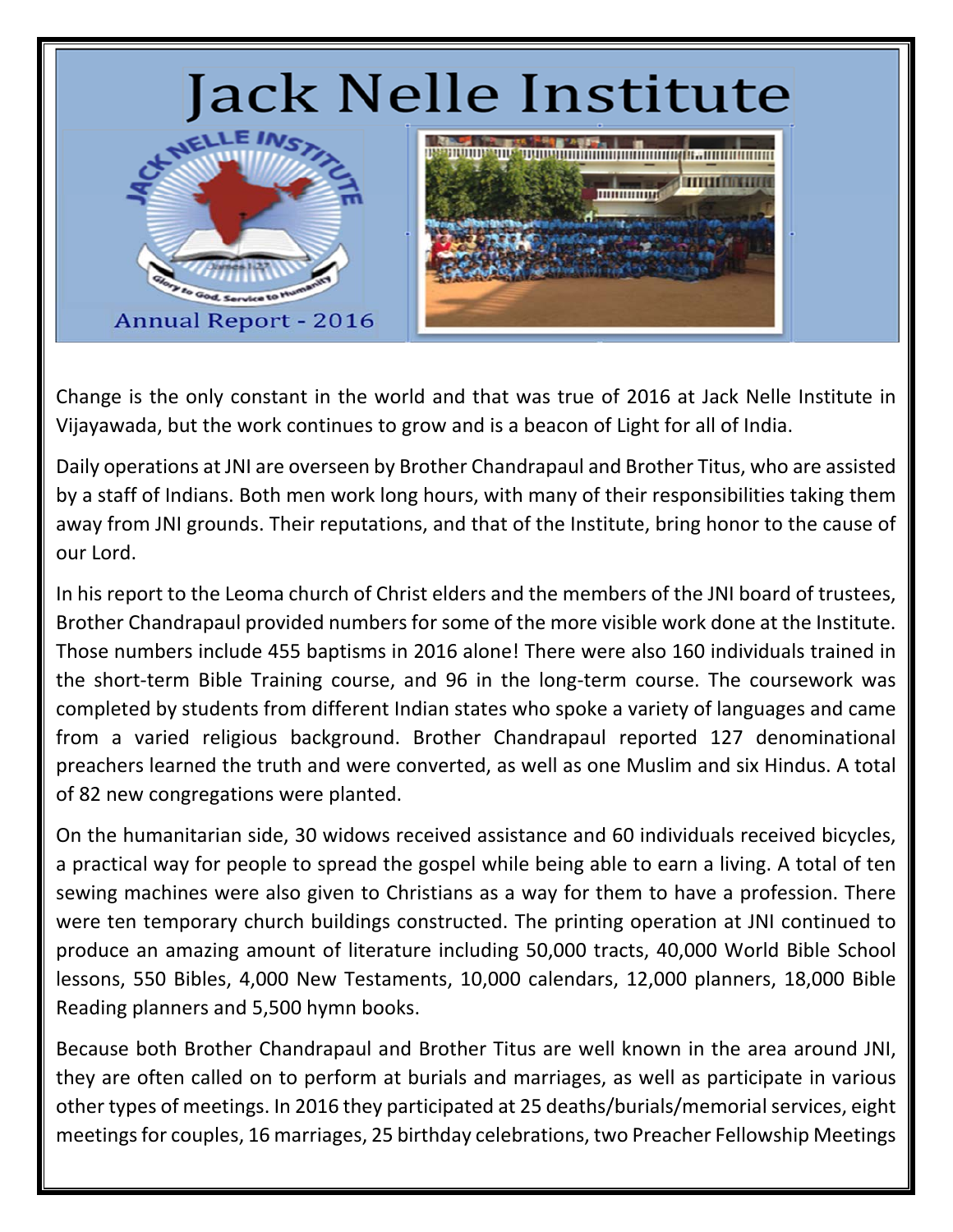in Telugu States, 12 Preacher Fellowship Meetings for all JNI students and 12 for those in Vijayawada. They also held 18 gospel meetings and eight youth meetings. On a more social level, they also conducted the services for Baby Naming, eight ground breaking ceremonies for houses and six house warmings. The social ceremonies are a highlight of the lives in many Indian households and the participation of the JNI staff is greatly appreciated. They also bring Brother Chandrapaul and Brother Titus in contact with those who are not Christians and gives them the opportunity to teach them the Word.

In addition to the religious aspects of the work done by Brother Chandrapaul and Brother Titus, they are also tasked with the upkeep of the JNI property, which includes some buildings that are a quarter of a century old. In 2016, JNI was required to update much of the electrical and plumbing of the buildings, and were also required to install a sewage treatment plant. Although not glamorous, maintaining the property is vital to the continued existence of JNI.

Because of some deficiencies in the physical property, and in no small part due to expanded regulations by a newly‐formed government, it was necessary to close the children's home in February. While the children are no longer housed on the JNI grounds, Brother Chandrapaul and Brother Titus continue to follow the progress of many of the children and stay as involved with their care as possible.

For the first time in many years an anti‐Christian atmosphere has begun to trouble the Indian brethren, including those associated with JNI. It began with the stricter rules regarding the orphans and has extended to denial of visas for travel as well as more stringent regulations regarding the physical part of JNI. Brother Chandrapaul has cautioned Christians, both in India and the United States, to be cautious about printing items that will focus a spotlight on Indian Christians.

As the staff and trustees look toward JNI's future, there are many plans being considered. The possibility of a boarding school, to help with the care of orphans, has been discussed, as well as training for tailoring and computers, a technical school and increased Bible and preacher training. A computer lab was inaugurated in January of this year and will be used to boost productivity by preacher students, school students and as a means of helping graduates be prepared to earn a living as they continue to spread the Word of God.

The success of JNI as the staff and graduates spread the Gospel is only possible through your continued support. As we look forward to the plans for 2017 and beyond, we are encouraged the Institute continues to provide the training needed to save lost souls. Thank you for your support and encouragement.

## **James 1:27**

"Religion that is pure and undefiled before God, the Father, is this: to visit orphans and widows in their affliction, and to keep oneself unstained from the world."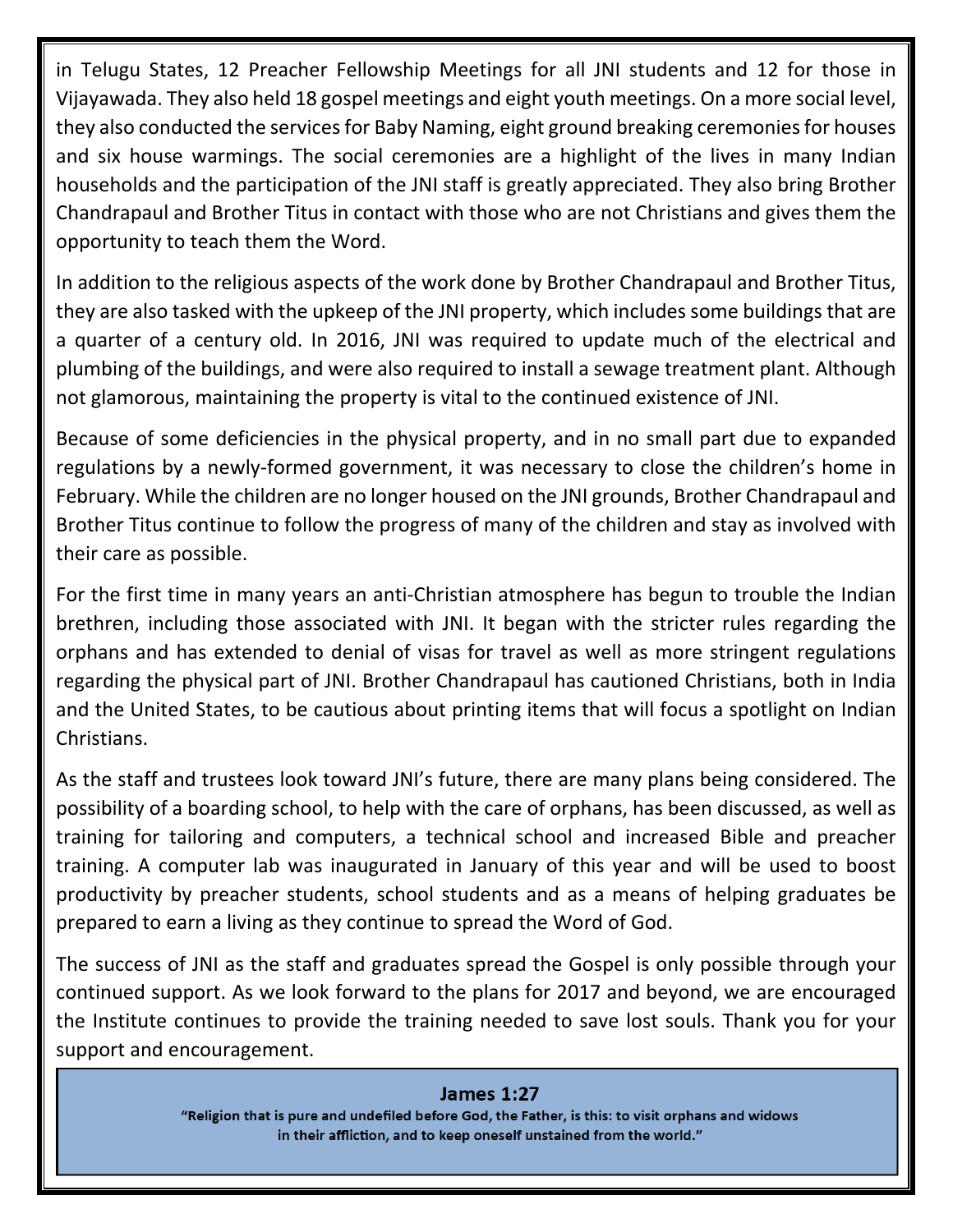

Brother Chandrapaul is seen at the dedication of the new computer lab at JNI. Sister Freda Dryden raised the funds to furnish the computers, monitors, etc. in memory of Sister Kumari, Brother Chandrapaul's late wife.



Bilingual Bibles are printed at the Institute and furnished to the Bible training students.





As part of his duties as director of JNI, Brother Chandrapaul speaks at many Preacher Fellowship meetings throughout the year. This one was held with Brother Pedapaga Vijayababu at Tiruvuru.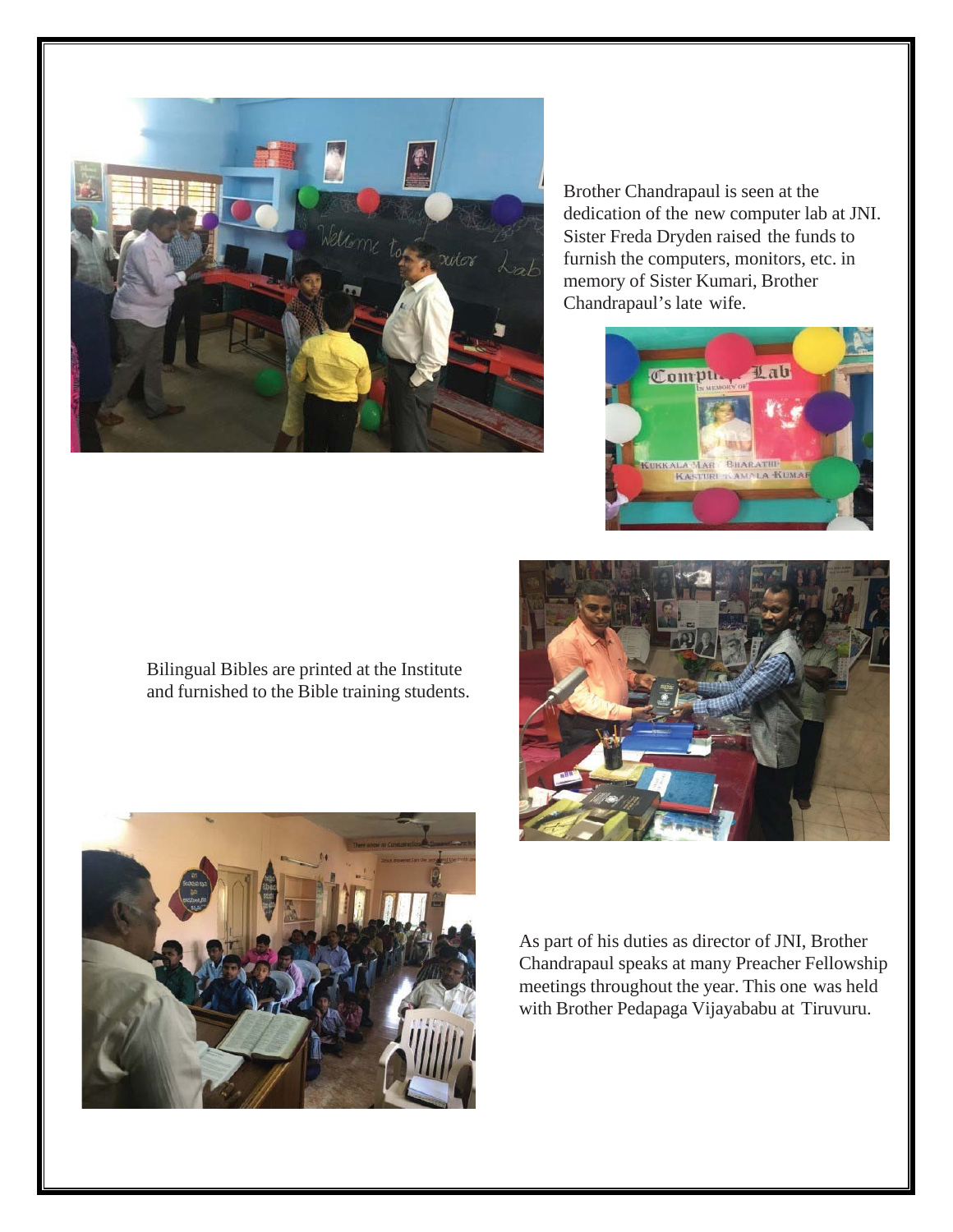

Training Bible students remains a large part of the JNI mission. At right are students in the two- year training.

A lack of reliable, clean water remains a problem throughout much of India. Brother Chandrapaul is shown with Sister Freda Dryden, Brother Lynnwood Cockerham and Brother Jesse Turner at a bore well at Jakkulanekkalam. Funds to dig the well as well as provide the pumping ability were provided through donations of American Christians. The Indian breth- ren are Choragudi and Elisha.





At left are two Hindi graduates of JNI, both of whom came from a denominational background.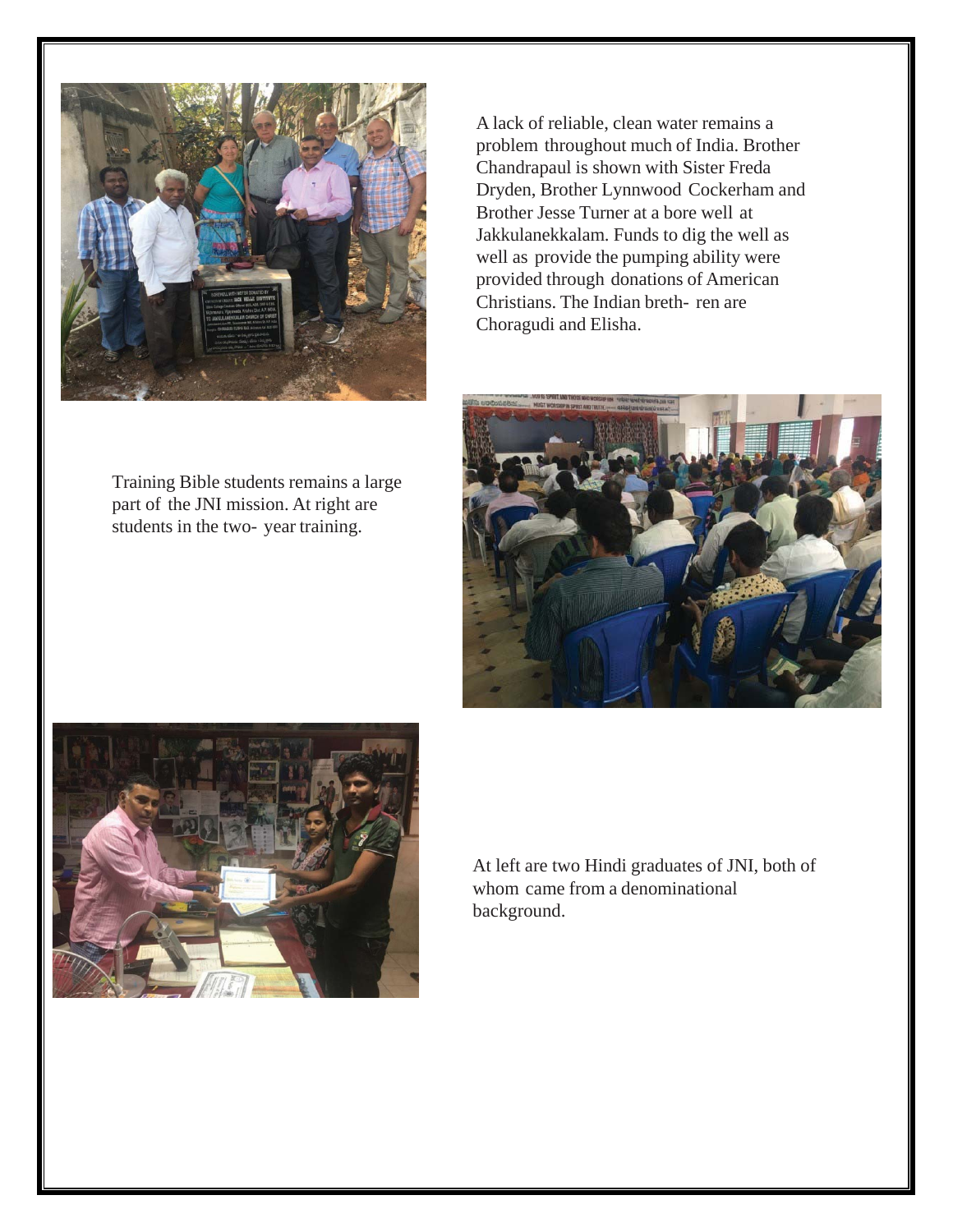

This couple are in the three-month Bible Training class and both are from came from a denominational background.

## Jack Nelle Institute

P.O. Box 80 Leoma, TN 38468

Phone: 931.852.4181 Fax: 931.852.4182 Email: leomacoc@lorettotel.net Web: http://jacknelle.org

> "All the believers were one in heart and mind. No one claimed that any of his possessions was his own, but they shared everything they had."  $-Acts 4:32$